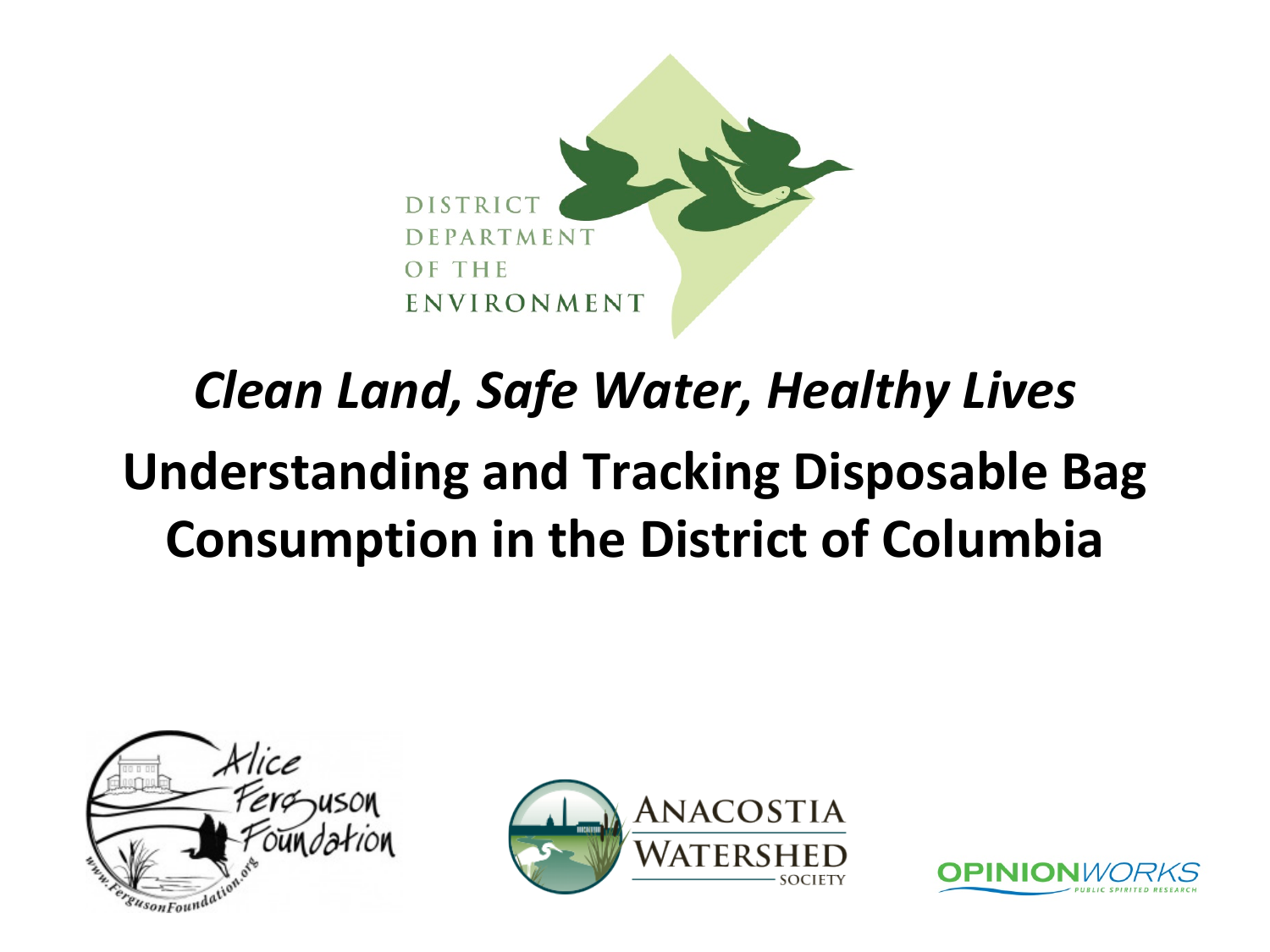# Disposable Bag Consumption in D.C. Project Objectives



1. Quantify change in bag use.

# 2. Measure attitudes, experiences with the law.

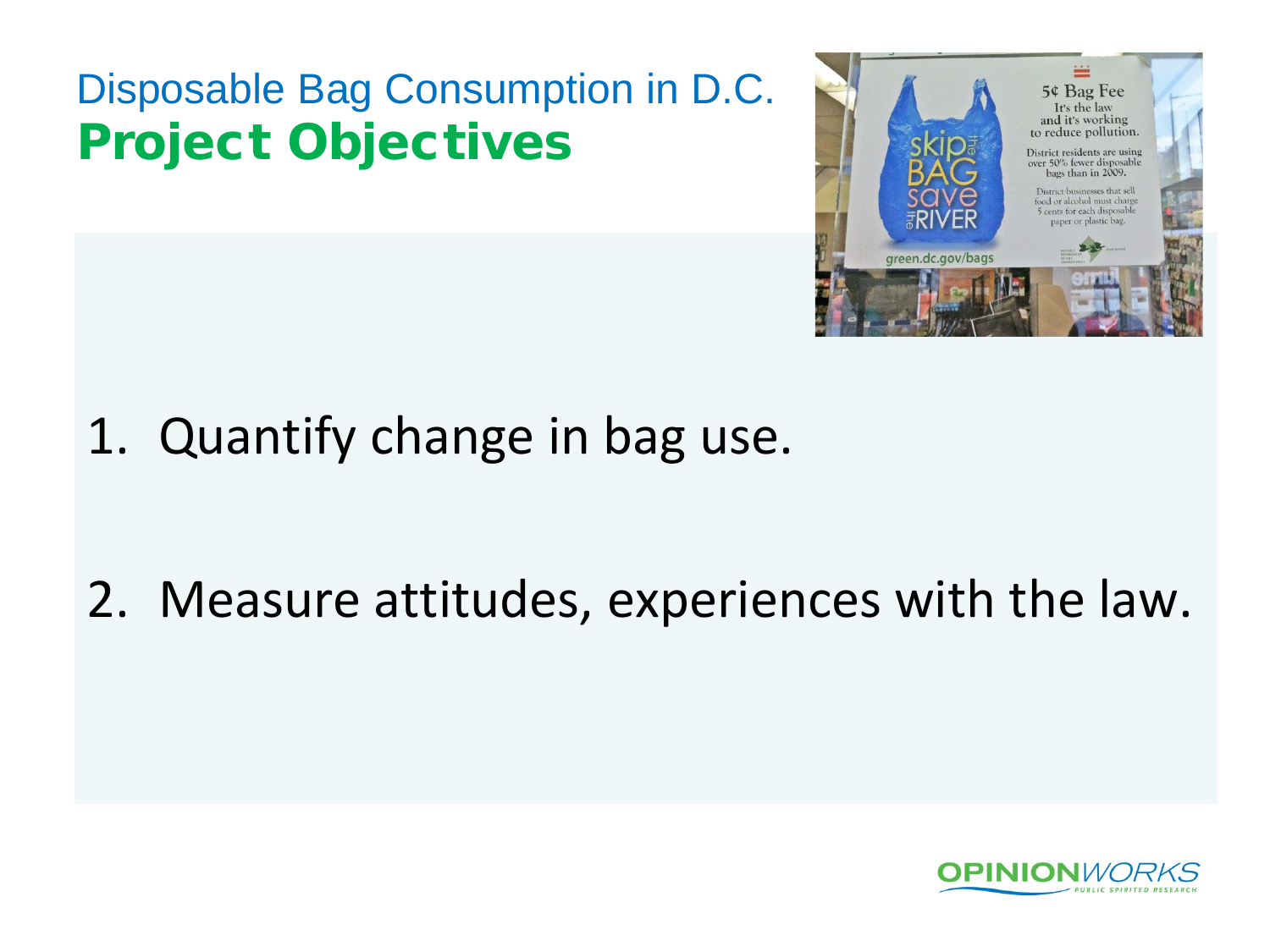### Disposable Bag Consumption in D.C. Survey Groups

Important to survey both residents and businesses: **WARD** 

- More complete picture of change in bag use
- Slightly different perspectives: Businesses serve both residents and commuters/visitors

**WARD** 

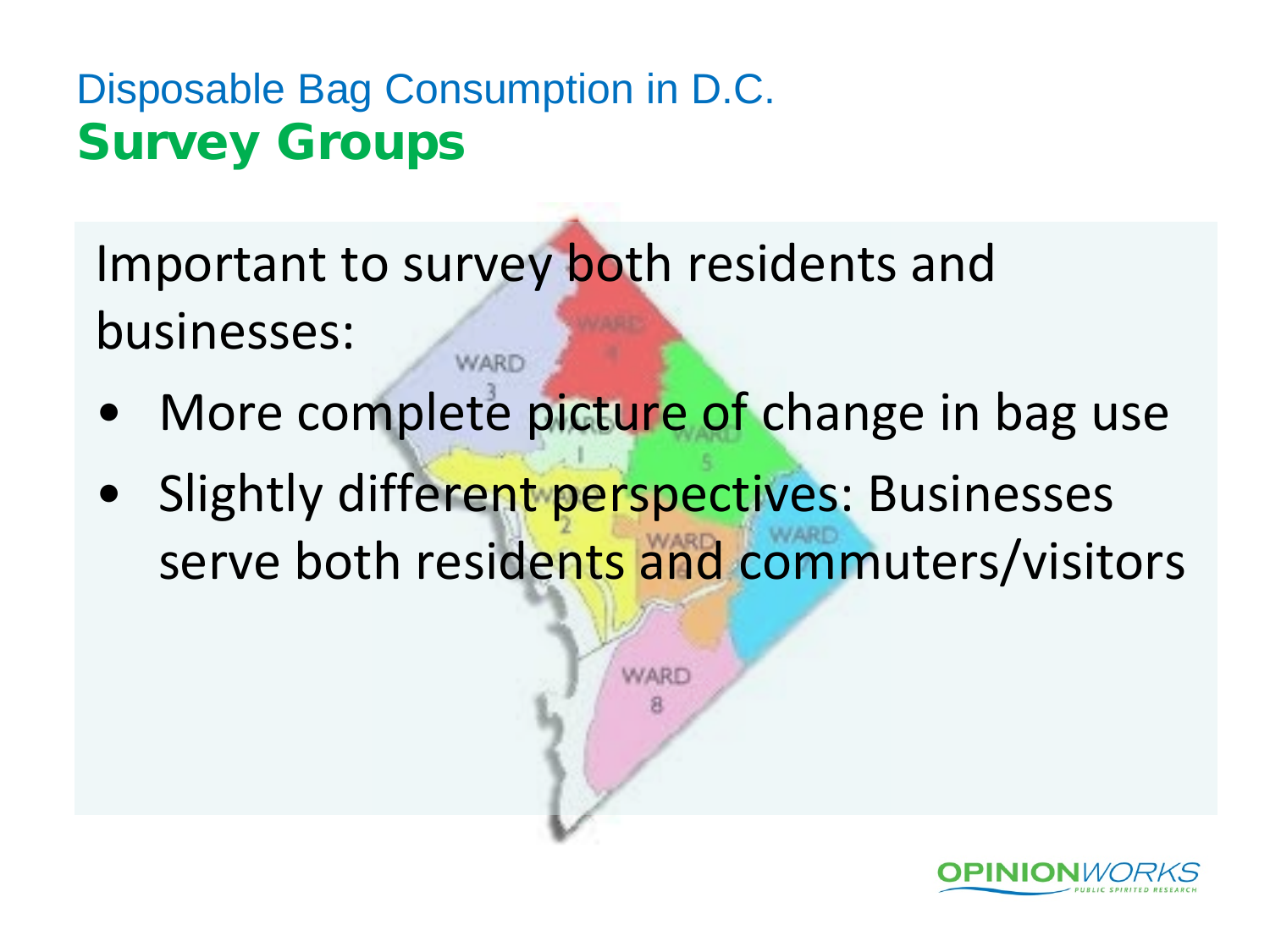# Disposable Bag Consumption in D.C. **Methodology**

- Residents Survey
	- 600 citizens, randomly selected (±4.0%)
	- Landlines plus cell phones
	- Jan. 16-20, 2013
- Business Survey
	- 177 organizations responsible for the bag fee

VARD

**WARD** 

- Front-line owners and managers
- Interviewed in-person & by phone, multi-lingual
- Feb. 14-Apr. 9, 2013

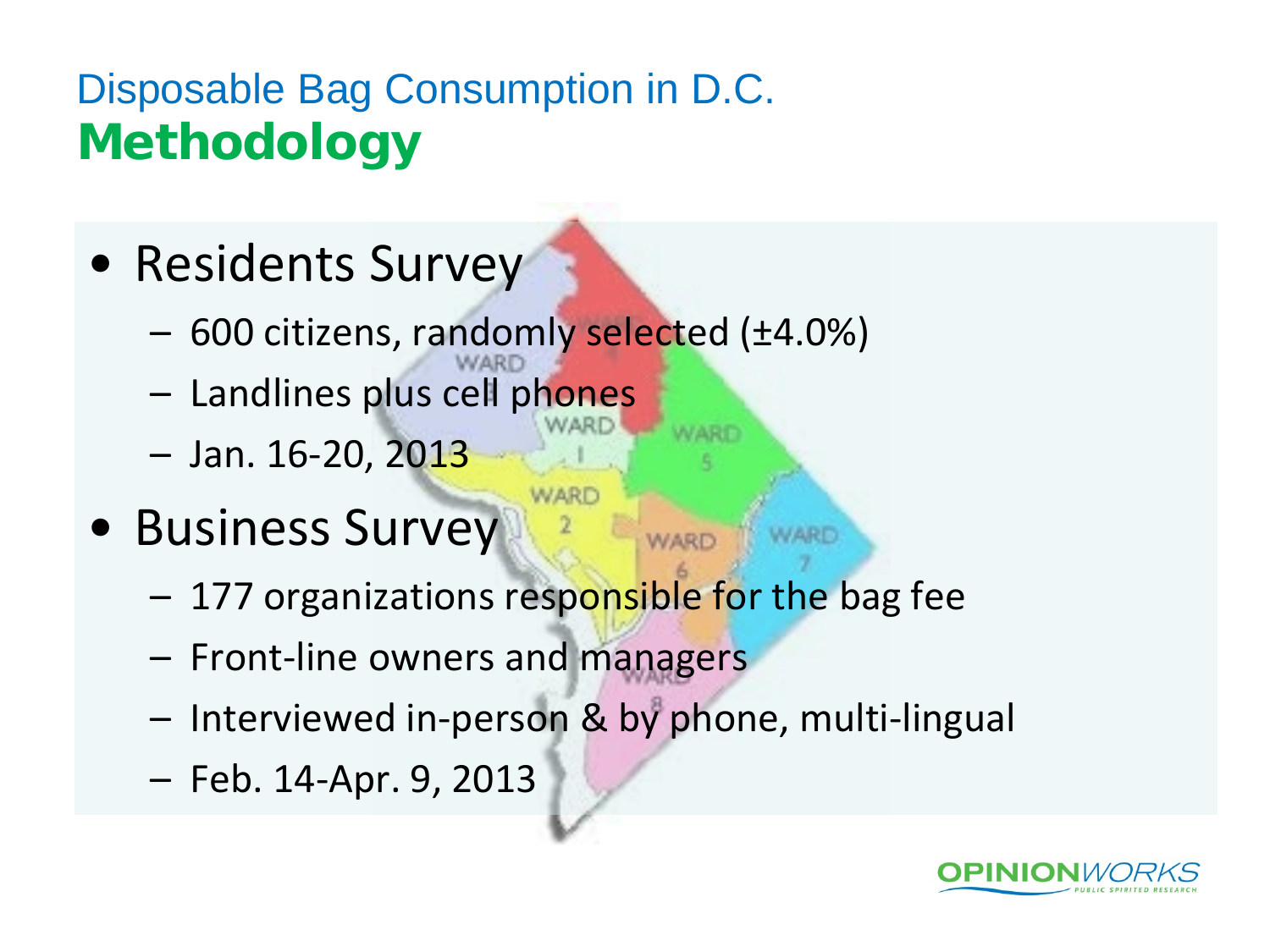### Disposable Bag Consumption in D.C. Reduction in Plastic Bag Litter



**"Compared to three or four years ago, are you seeing (randomize): [more, fewer, (or) about the same amount of] plastic bags found as litter around your business?"** 

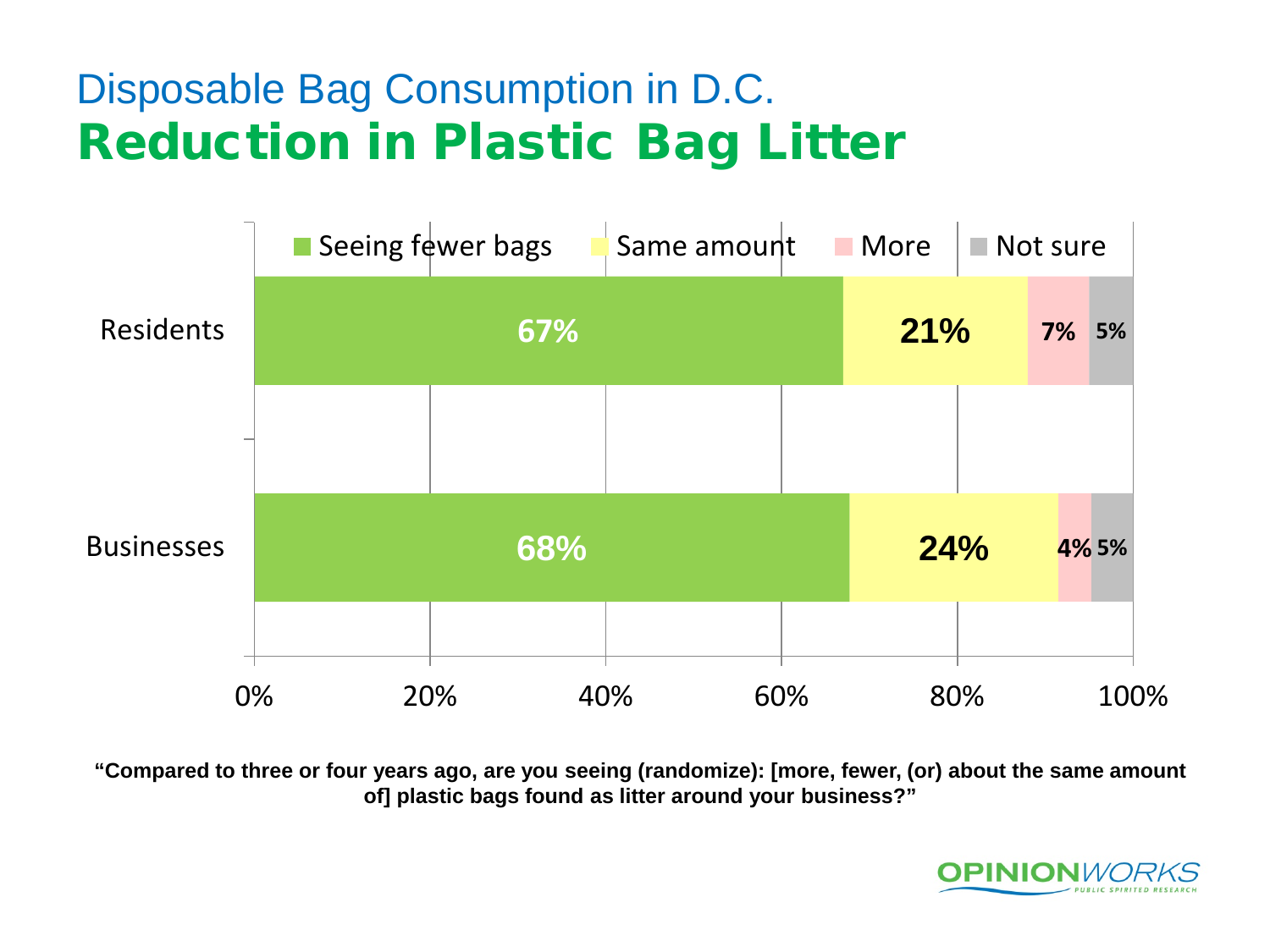### Disposable Bag Consumption in D.C. Context: No Overall Reduction in Litter

**Grading the Neighborhood as "Clean and Free of Trash"** 

|                        | Α   | B   |     | D   | F  |
|------------------------|-----|-----|-----|-----|----|
| <b>Residents 2013</b>  | 19% | 34% | 29% | 11% | 6% |
| Residents 2010         | 21% | 39% | 28% | 6%  | 6% |
|                        |     |     |     |     |    |
| <b>Businesses 2013</b> | 18% | 45% | 20% | 7%  | 9% |

### **Overall litter has not decreased, while plastic bag litter is down** *dramatically***.**

**"If I were to ask you to grade how clean and free of trash the streets, sidewalks, alleys, {and parks in your own neighborhood/in the area immediately surrounding your business} are on an A to F scale where "A" is best and "F" is worst, what grade would you give?"**

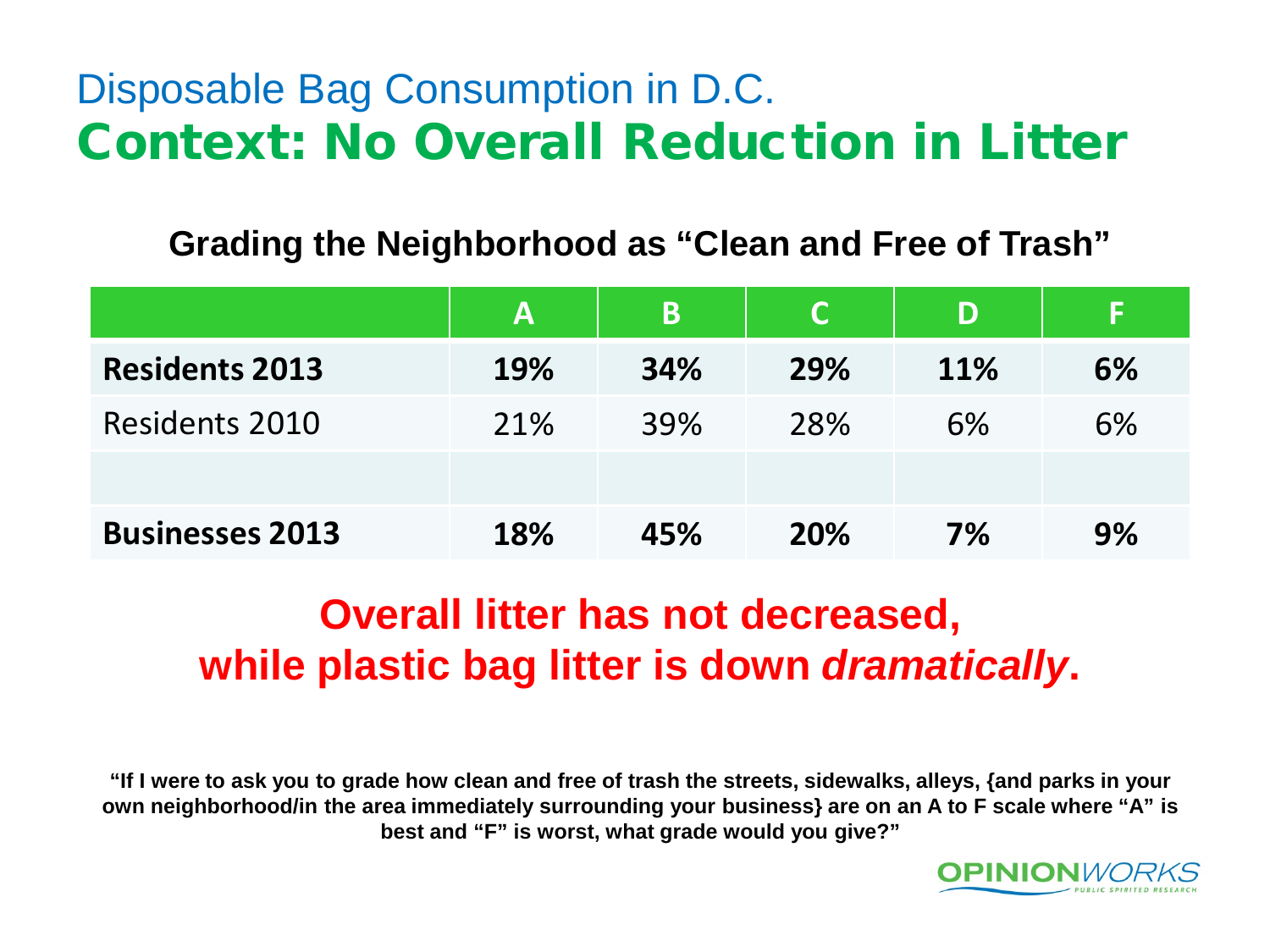### Disposable Bag Consumption in D.C. 80% of Residents Using Fewer Bags



**"As you may recall, in 2010 D.C. introduced a new 5-cent fee on disposable bags at stores and carry-outs. Have you reduced your usage of disposable bags since the 5-cent bag fee was introduced in 2010?"**

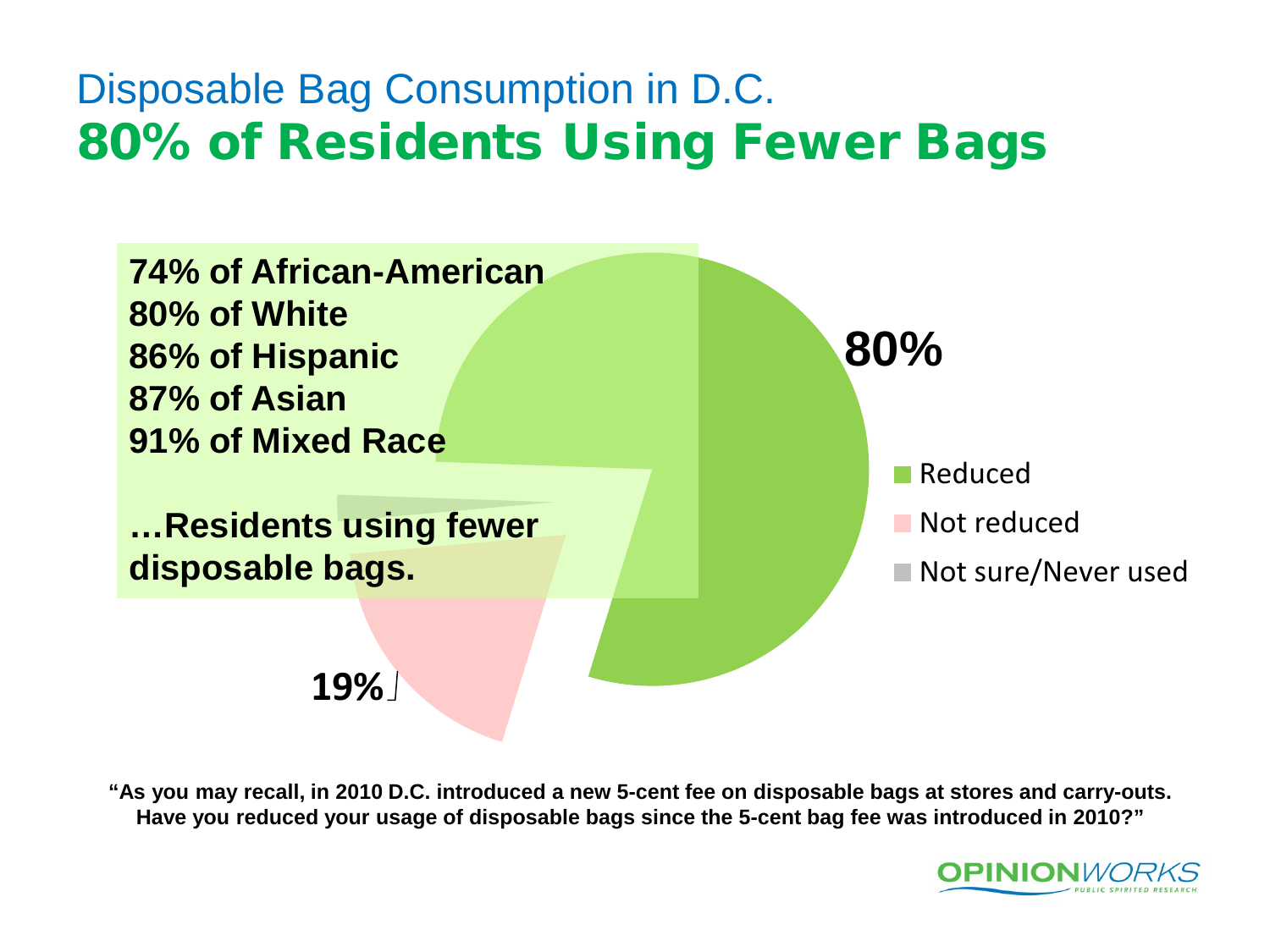### Disposable Bag Consumption in D.C. 79% of Businesses Providing Fewer Bags



**"Has your business reduced the number of disposable bags you provide the average customer since the 5 cent bag fee was introduced in 2010?"**

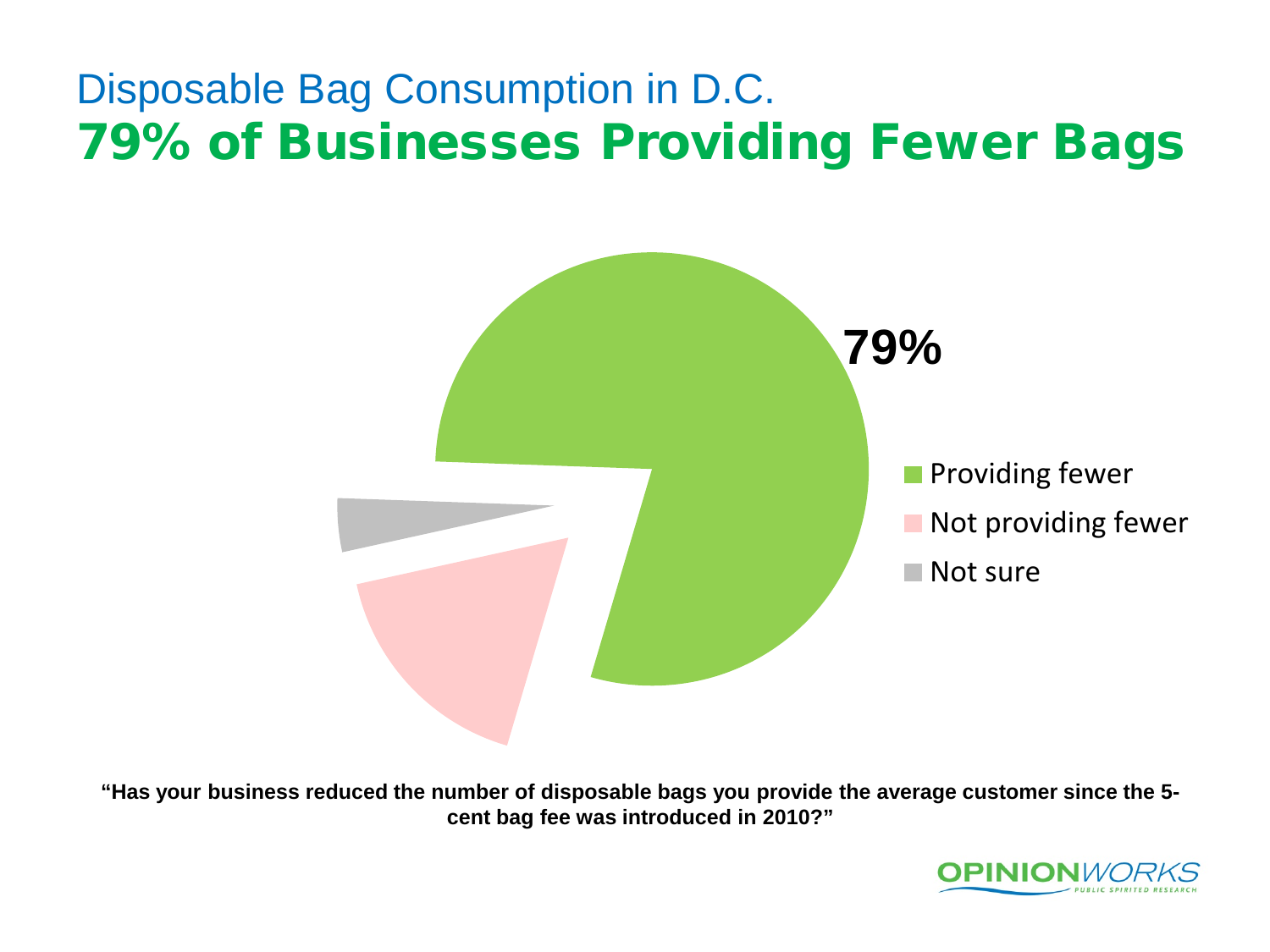### Disposable Bag Consumption in D.C. Residents Estimate Household Bag Use

| <b>Number of Bags</b> | <b>Typical Week</b><br><b>Before the Law</b> | "The Last Week"<br>(Jan. 2013) |
|-----------------------|----------------------------------------------|--------------------------------|
| 0                     | 3%                                           | 23%                            |
| 1                     | 2%                                           | 7%                             |
| $\overline{2}$        | 5%                                           | 9%                             |
| $3 - 5$               | 21%                                          | 25%                            |
| $6-9$                 | 11%                                          | 10%                            |
| 10-19                 | 30%                                          | 17%                            |
| $20+$                 | 20%                                          | 8%                             |
| Not sure              | 8%                                           | 1%                             |
| <b>Median</b>         | 10 bags                                      | 4 bags                         |

**"Before the 5-cent bag fee was introduced in 2010, about how many disposable bags came into your household from stores and carry-outs in a typical week?"**

**"If you were to think back over the last week, in other words the last seven days, and try to estimate the number of disposable bags that have come into your household from stores and carry-out restaurants located in D.C., what number would you say?" OPINION**WORKS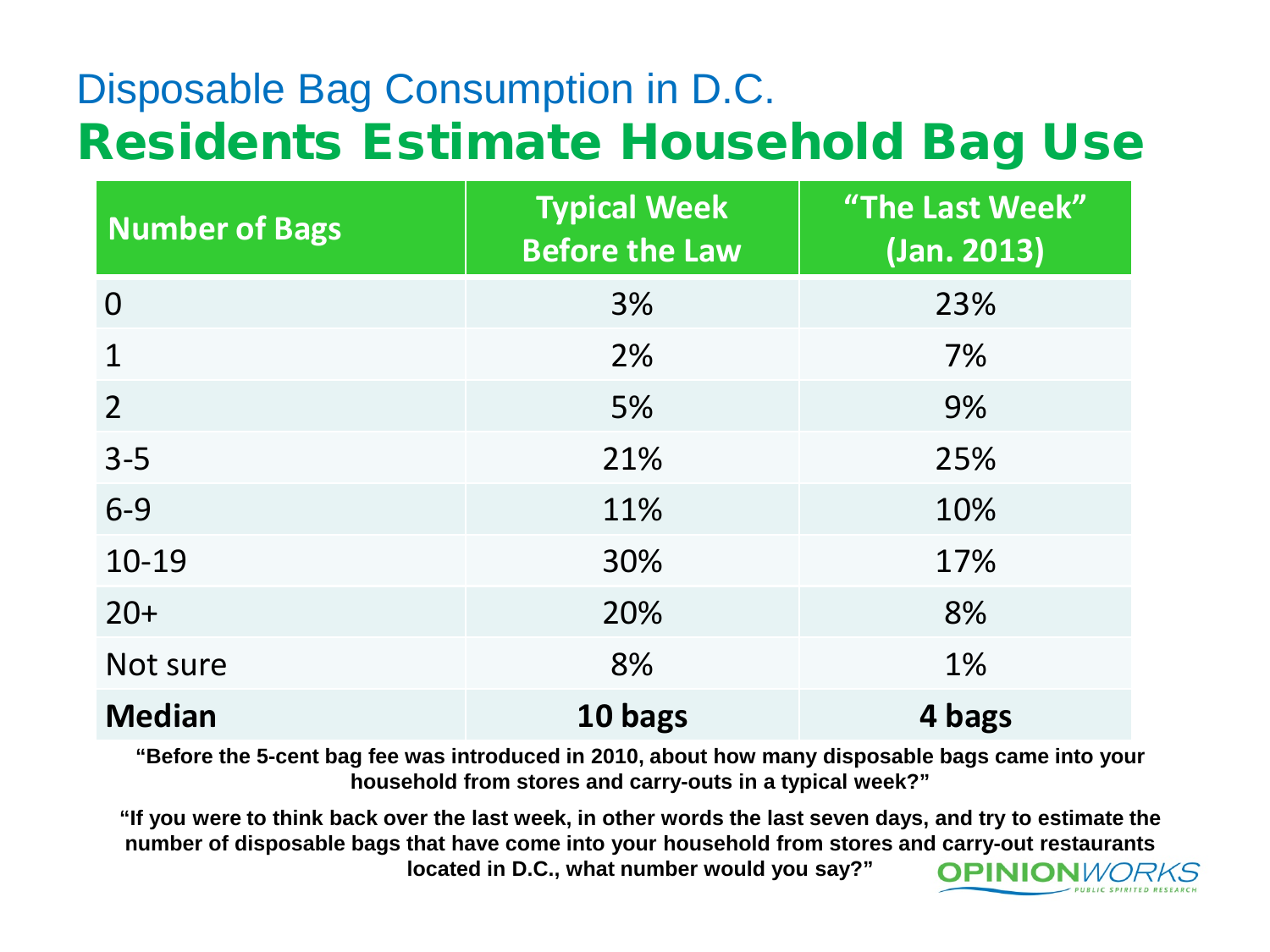### Disposable Bag Consumption in D.C. 2013 Bag Use by Type of Store

|      | <b>Grocery</b><br><b>Stores</b> | Liauor<br><b>Stores</b> | Convenience   Department<br><b>Stores</b> | Stores |  |
|------|---------------------------------|-------------------------|-------------------------------------------|--------|--|
| Mean | 4.28                            | 0.44                    | 1.32                                      | 0.93   |  |

**"I would like to ask about some specific types of stores located in D.C. Again, just give me your best guess. Over the last seven days, how many disposable bags have you gotten from…??"**

**23% are only** *sometimes* **charged the 5-cent fee by grocery, liquor, convenience, pharmacy, and department stores.**

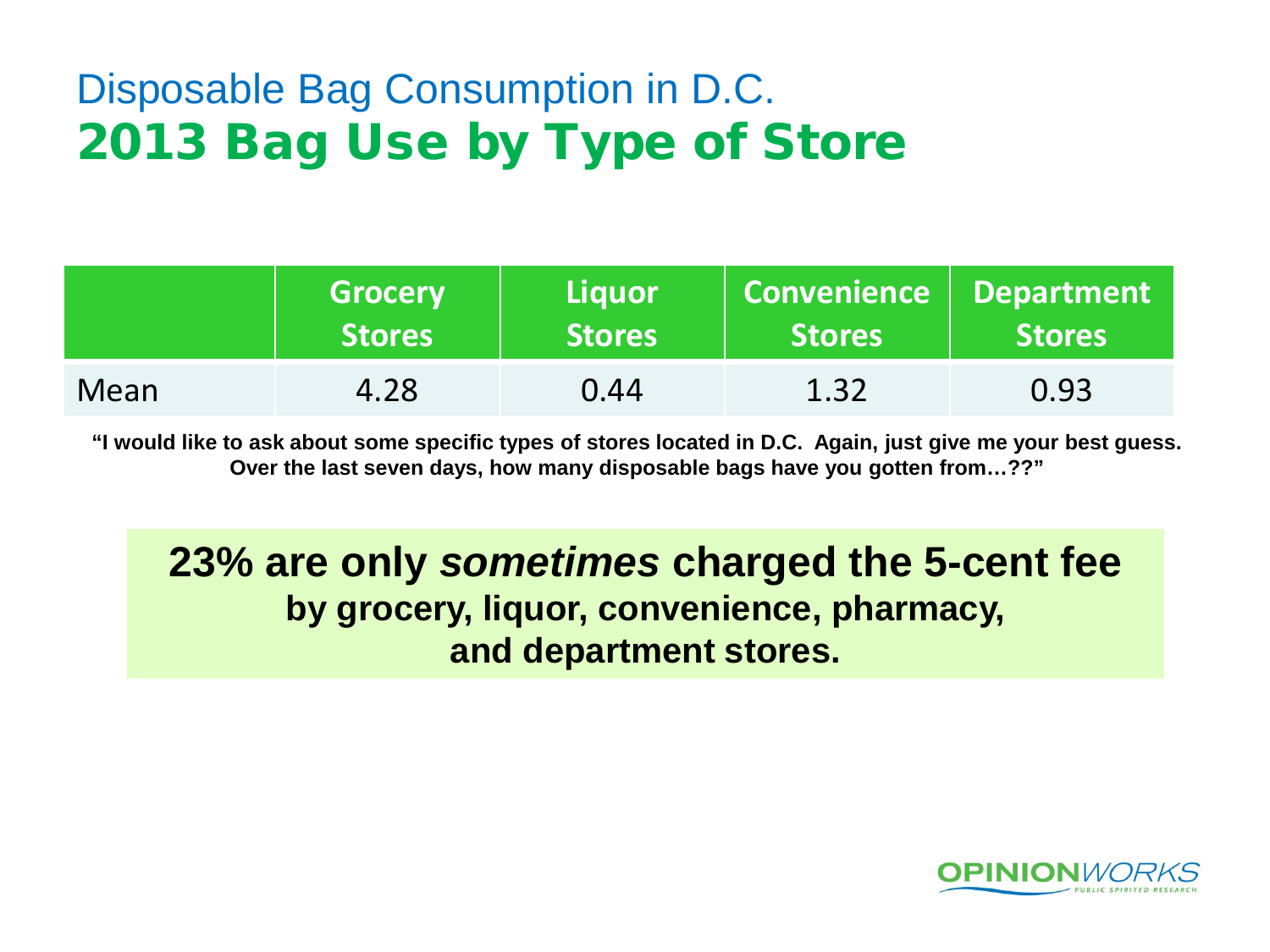### Disposable Bag Consumption in D.C. Change in Bags Purchased by Businesses

| <b>Calculated Change</b> | % of Businesses |
|--------------------------|-----------------|
| $81 - 100\%$ reduction   | 4%              |
| $61 - 80\%$ reduction    | 20%             |
| $41 - 60\%$ reduction    | 44%             |
| $21 - 40\%$ reduction    | 23%             |
| $1 - 20\%$ reduction     | 2%              |
| No change                | 6%              |
| Increase                 | 2%              |
| <b>Median</b>            | 50% reduction   |

**"How many disposable bags are you buying for your business in a typical month today, whether that is the total number of bags, the number of cases of bags you order, or the amount your business spends on disposable bags?"**

**"Using the same type of measurement, in other words (fill in appropriate measure based on prior question): {number of bags/cases of bags/dollars spent on bags}, how many disposable bags were you buying for your business in a typical month before the bag law went into effect three years ago?"**

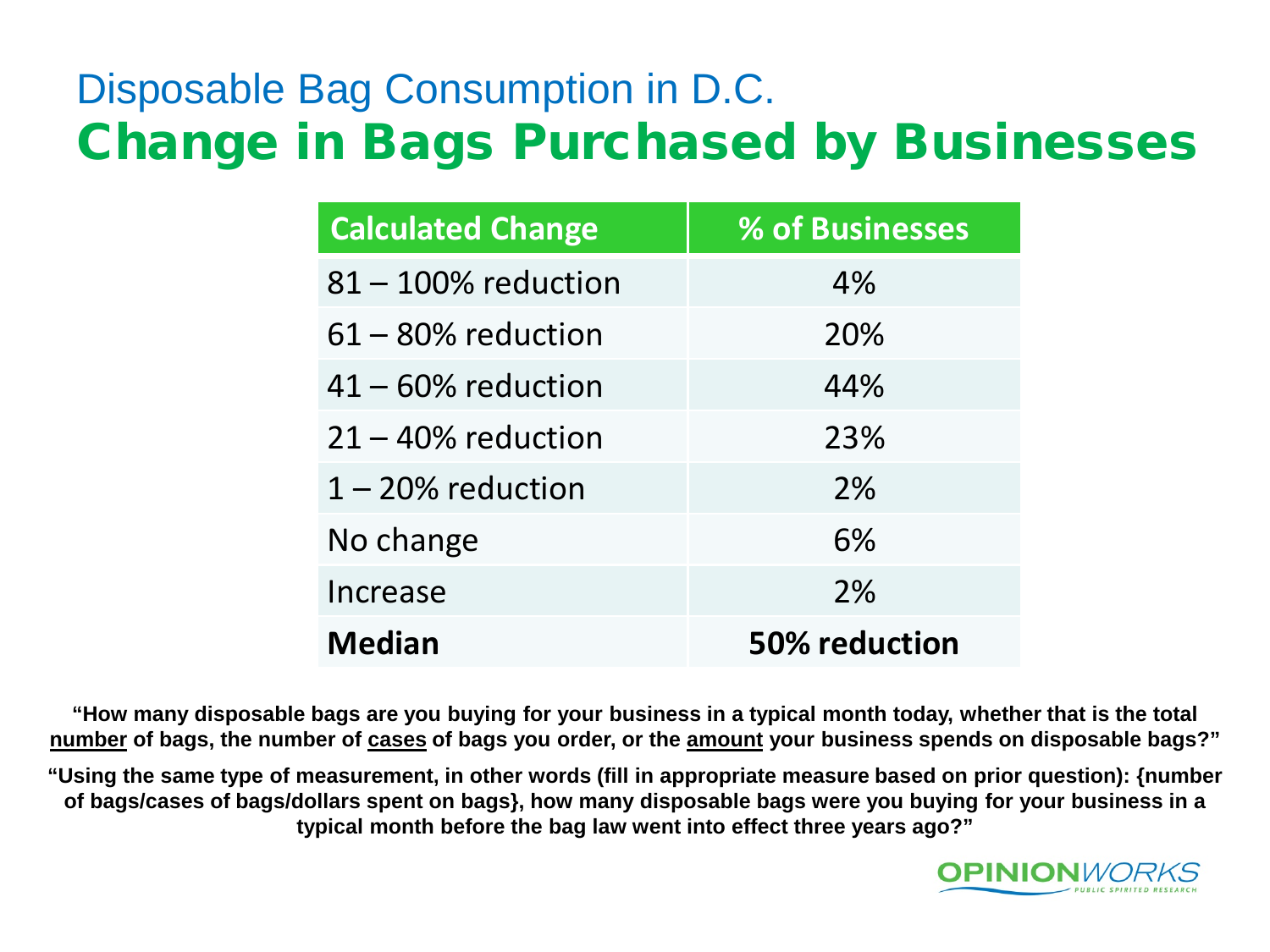### Disposable Bag Consumption in D.C. Residents Carrying Reusable Bags

|    | <b>Always</b> |                                 | Most of the time $\blacksquare$ Some of the time $\blacksquare$ Seldom |     |     | $\blacksquare$ Never |
|----|---------------|---------------------------------|------------------------------------------------------------------------|-----|-----|----------------------|
|    |               | 79% are carrying reusable bags. |                                                                        |     |     |                      |
|    |               |                                 |                                                                        |     |     |                      |
|    | 24%           |                                 | 34%                                                                    | 21% | 8%  | 12%                  |
| 0% |               | 20%<br>40%                      |                                                                        | 60% | 80% | 100%                 |

**"Are you bringing reusable bags with you when you shop always, most of the time, some of the time, seldom, or never?"** 

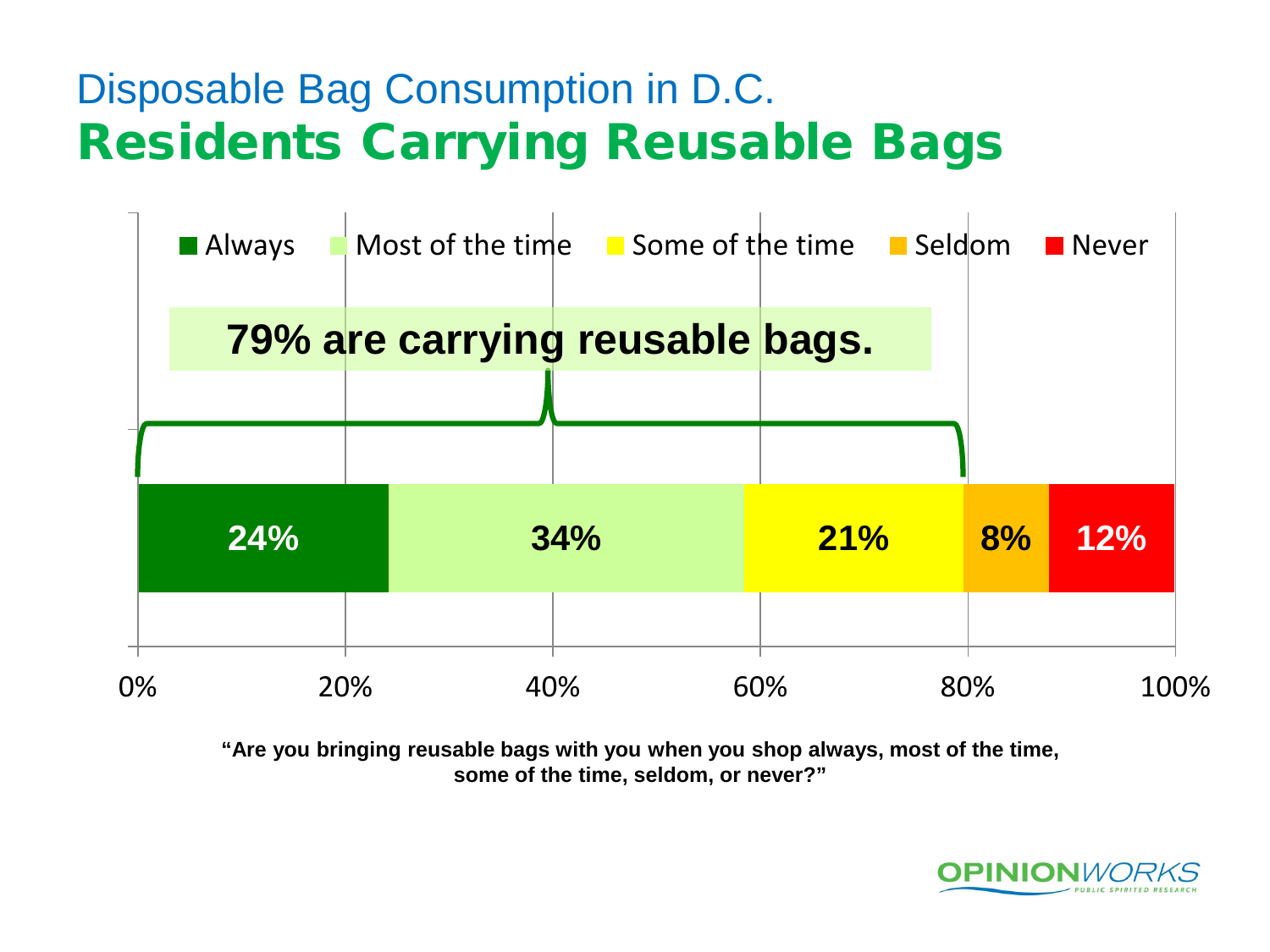### Disposable Bag Consumption in D.C. Customers Bringing Their Own Bags

### **74% of businesses seeing an increase in customers bringing their own bags.**



**"Since 2010, have you seen an increase in the number of customers who are bringing their own bags with them when they shop?"** 

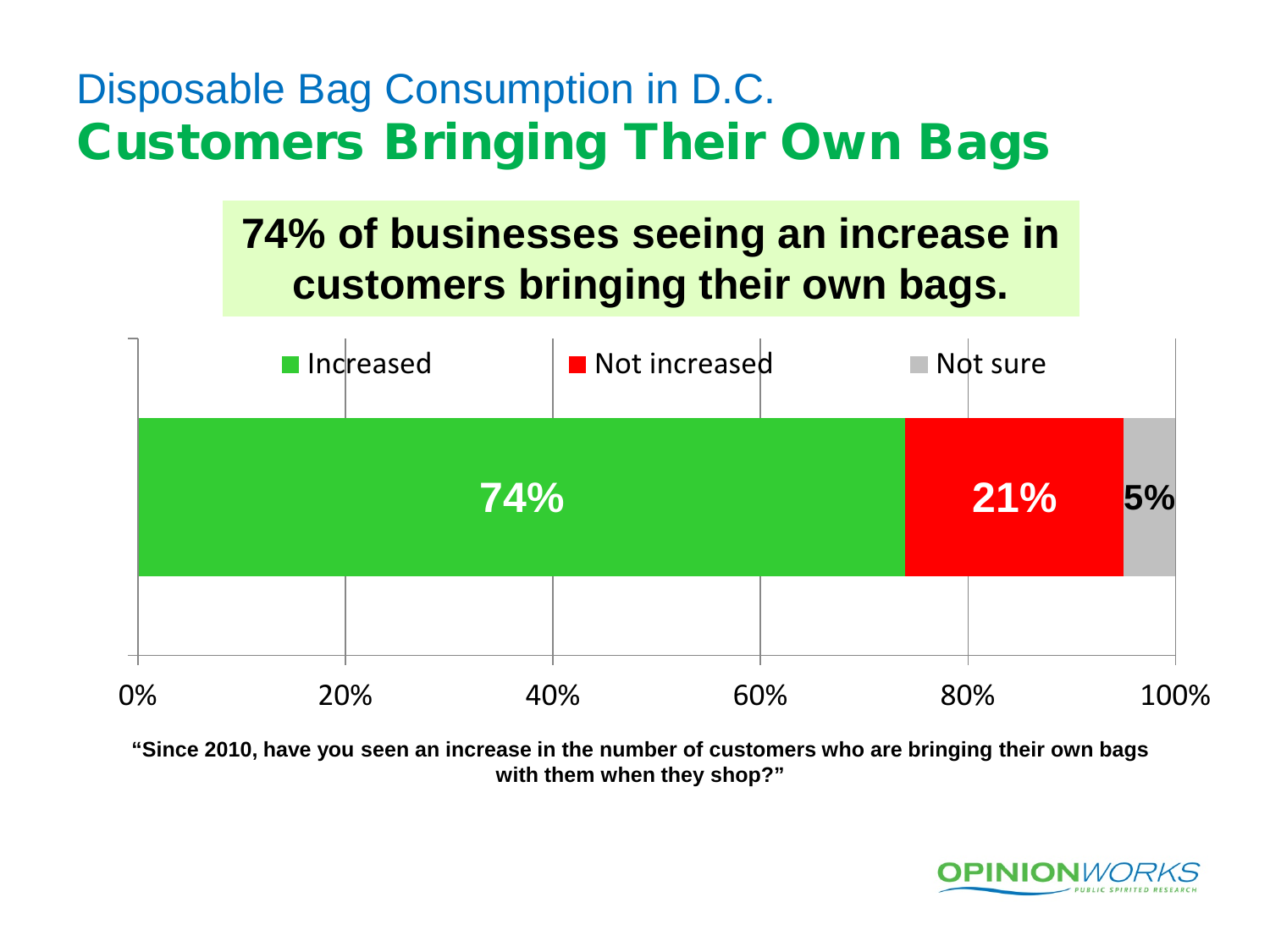### Disposable Bag Consumption in D.C. Resident Support for Bag Fee Law



**"Do you support the law, are you bothered by the law, or do you have no feelings about it either way?"**

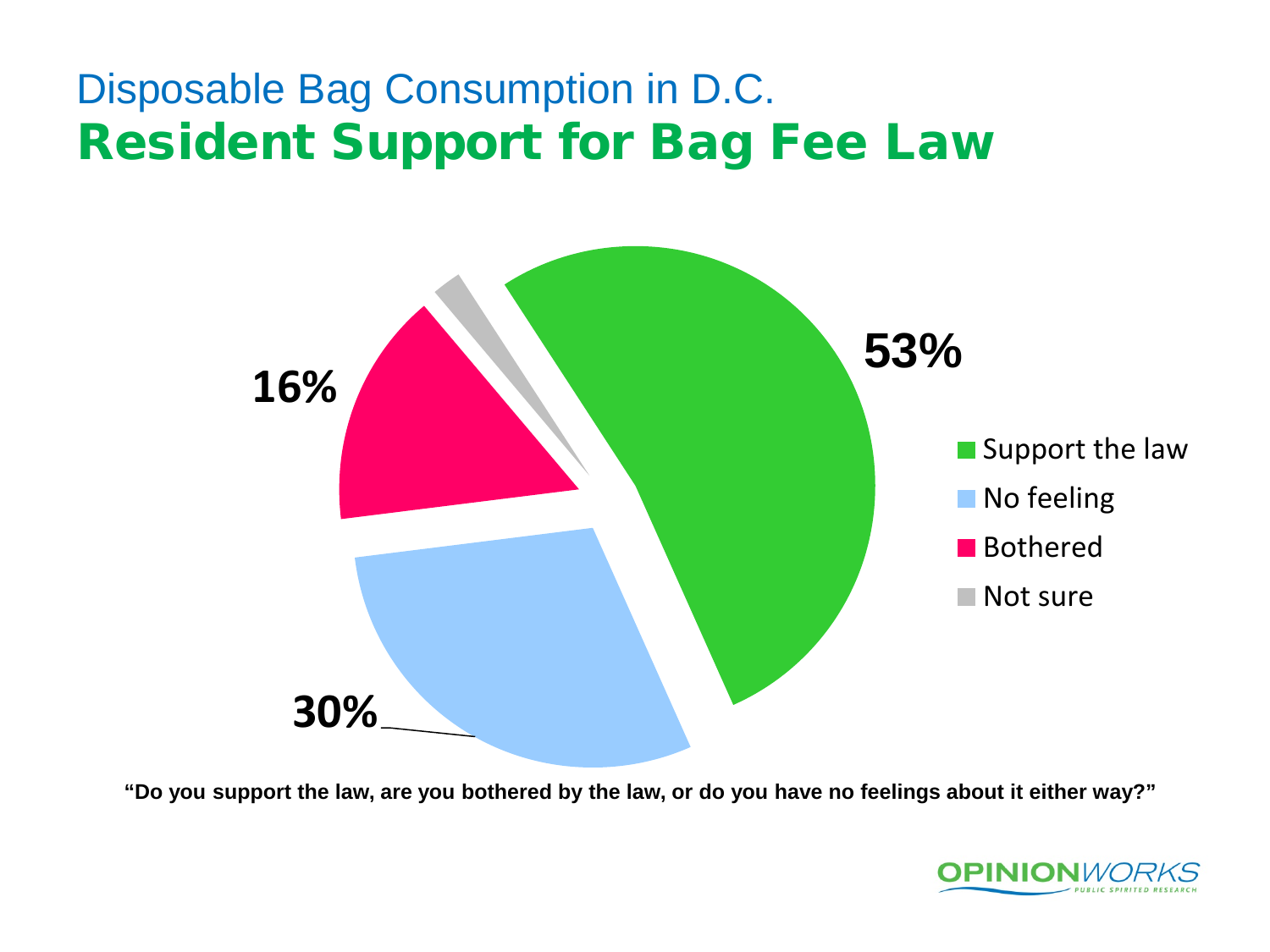### Disposable Bag Consumption in D.C. Resident Support for Bag Fee Law

|                 | $\mathbf{1}$ | $\vert 2 \vert \vert$ |            | 3 4 5      |            | $6-1$  | 7   | <b>81</b>  |
|-----------------|--------------|-----------------------|------------|------------|------------|--------|-----|------------|
| Support the law | 60%          | 76%                   | 72%        | 59%        | 54%        | 54%    | 35% | 34%        |
| No feelings     | 21%          | 15%                   | 18%        | 24%        | 26%        | 24%    | 43% | 46%        |
| <b>Bothered</b> | <b>17%</b>   | 7%                    | <b>10%</b> | <b>17%</b> | <b>17%</b> | 23%    | 20% | <b>16%</b> |
| Not sure        | 2%           | 2%                    | $*9/0$     | $*9/6$     | 3%         | $*9/6$ | 2%  | 4%         |

#### **Support by Ward**

### **Negative feelings never rise above 23% in any ward.**

**"Do you support the law, are you bothered by the law, or do you have no feelings about it either way?"**

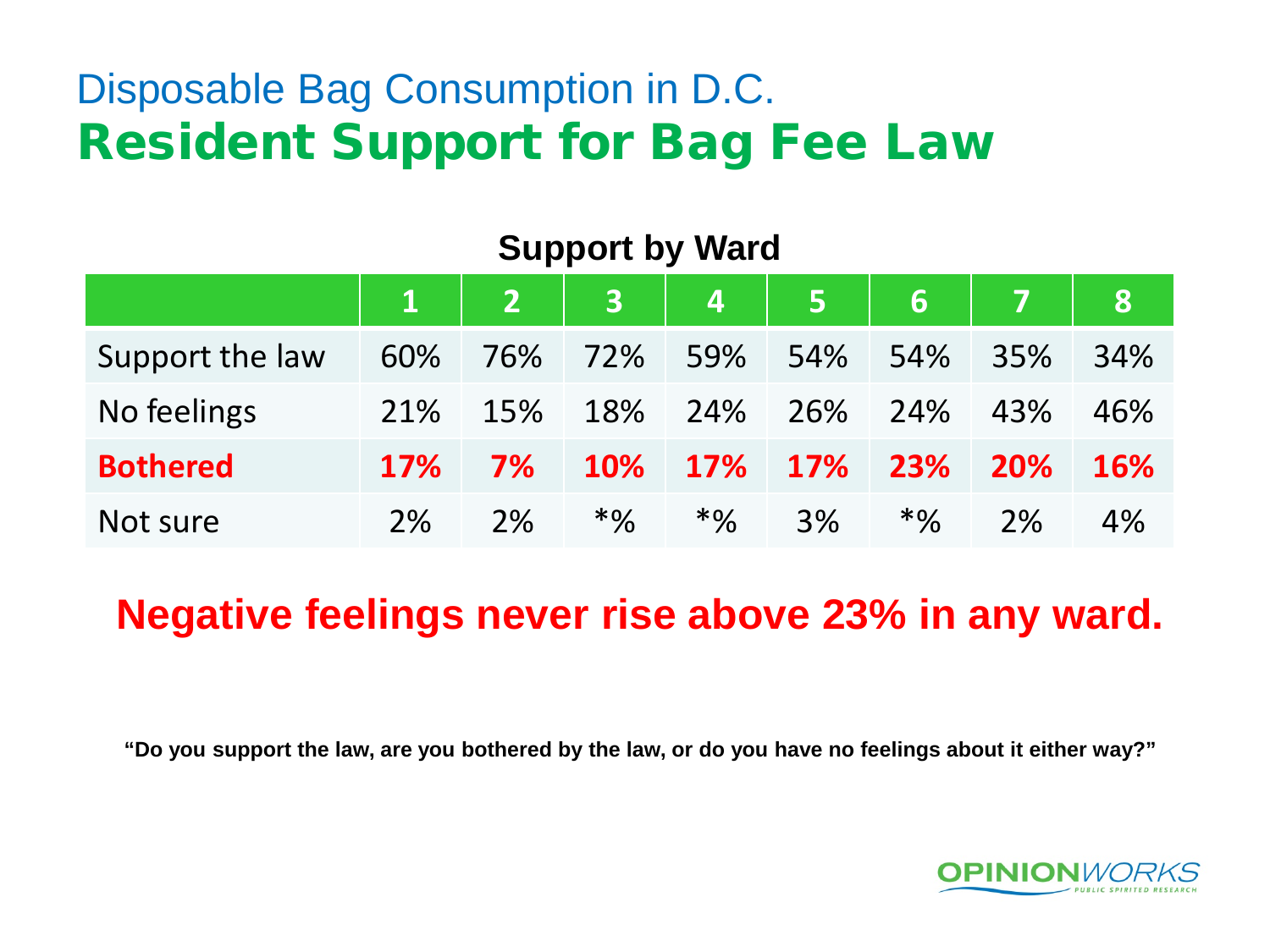### Disposable Bag Consumption in D.C. Business Support for Bag Fee Law



**"Do you personally support the law, are you bothered by the law, or do you have no feelings about it either way?"**

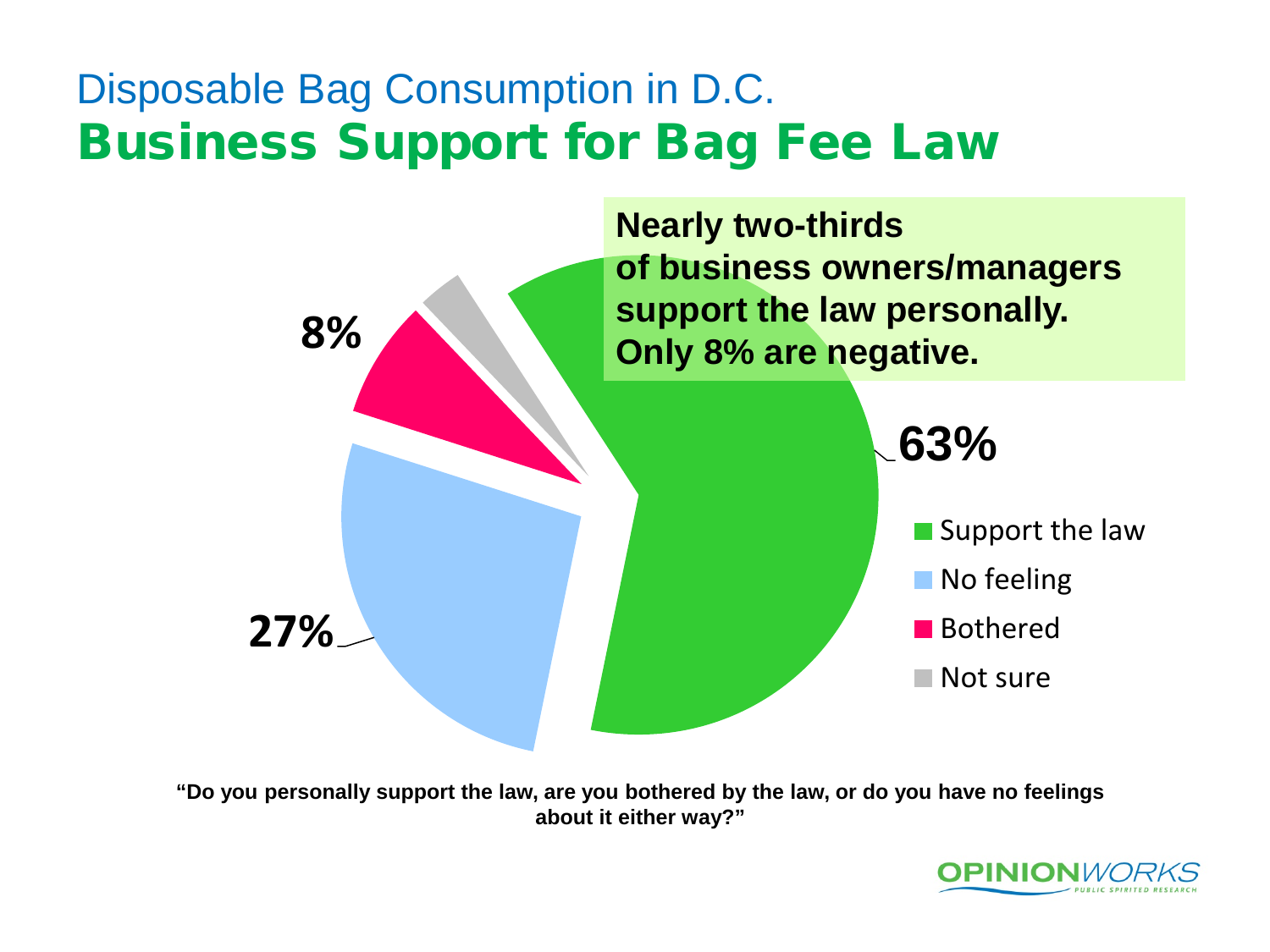### Disposable Bag Consumption in D.C. Impact of the Bag Fee on Businesses



**"Overall, has the bag fee affected your business positively, negatively, or hasn't affected you either way?"** 

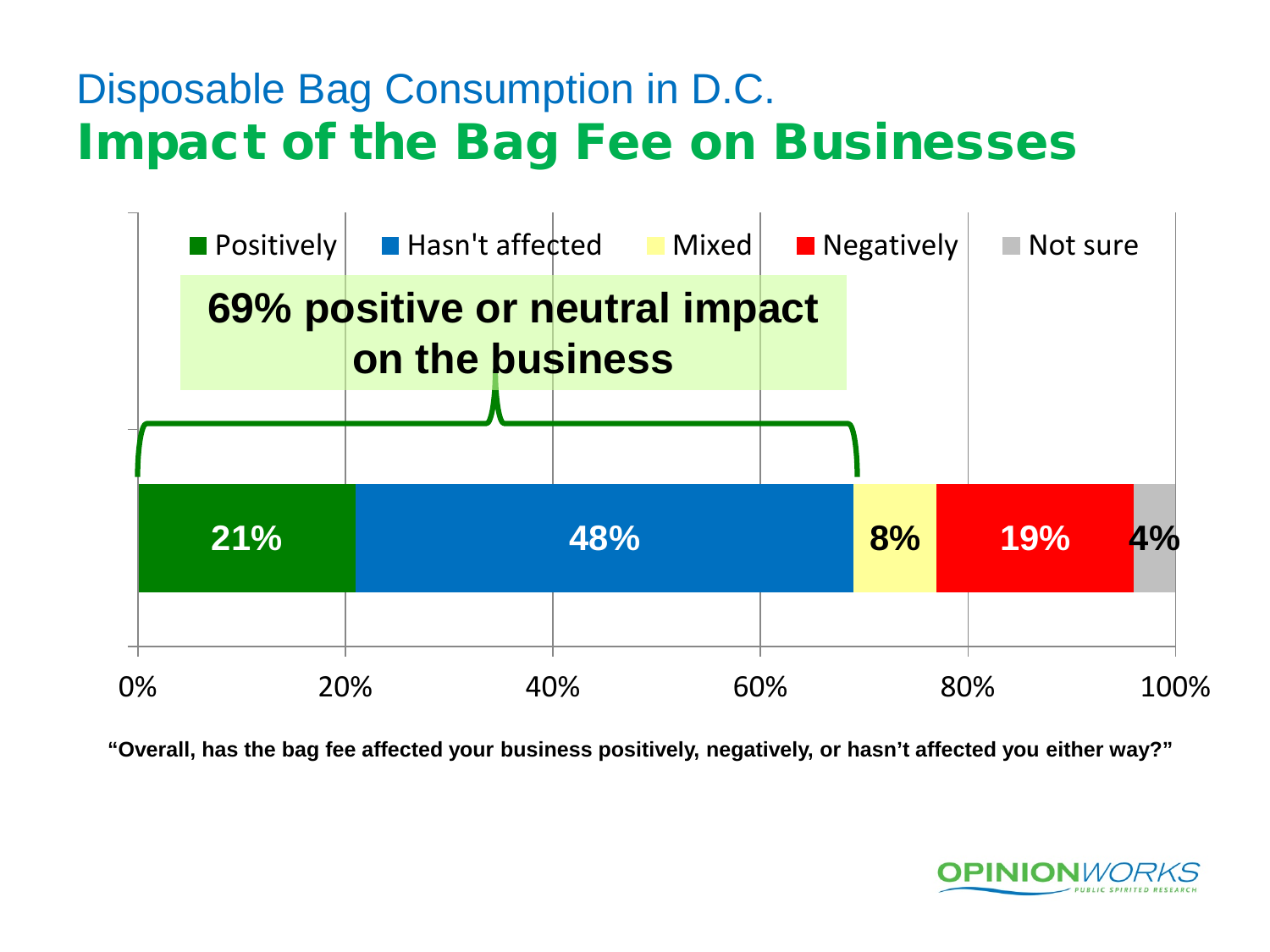### Disposable Bag Consumption in D.C. Impact of the Bag Fee on Businesses



**"Overall, has the bag fee affected your business positively, negatively, or hasn't affected you either way?"** 

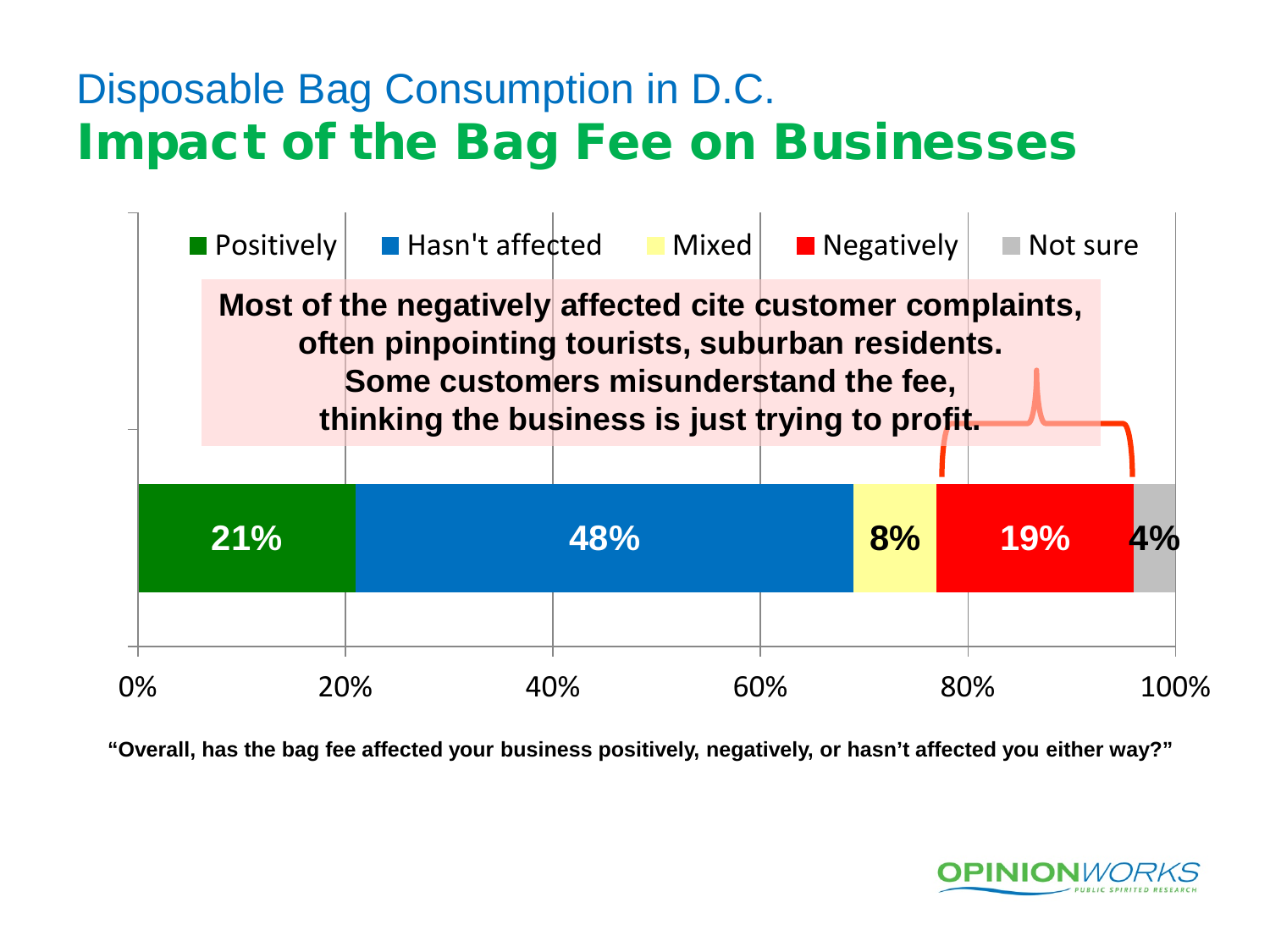### Disposable Bag Consumption in D.C. Impact of the Bag Fee on Businesses



**"Overall, has the bag fee affected your business positively, negatively, or hasn't affected you either way?"** 

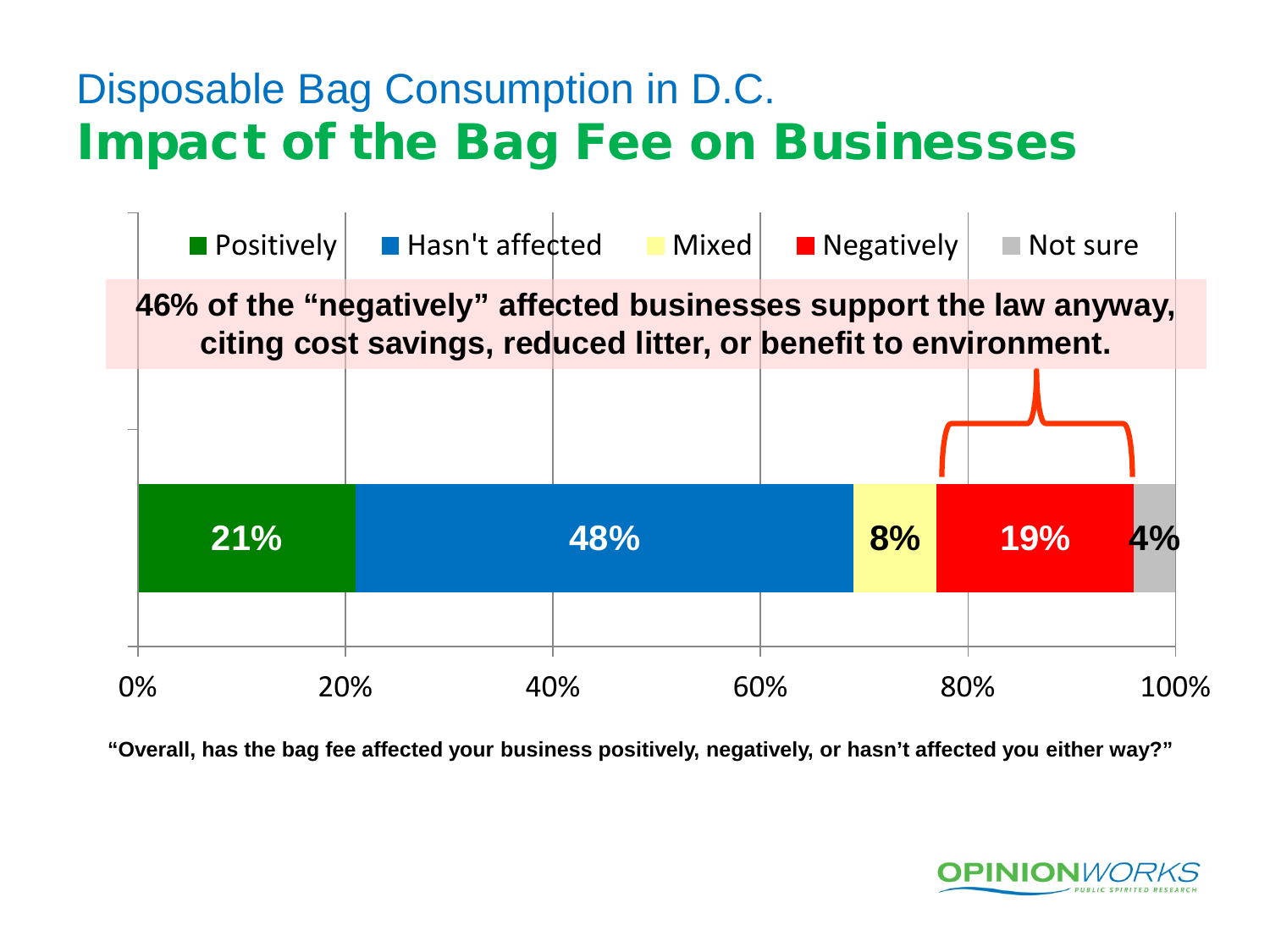### Disposable Bag Consumption in D.C. Financial Impact of Bag Fee Law



**"Have you found that your business has saved money by buying fewer bags for your customers, or through keeping a portion of the 5-cent fee?"**

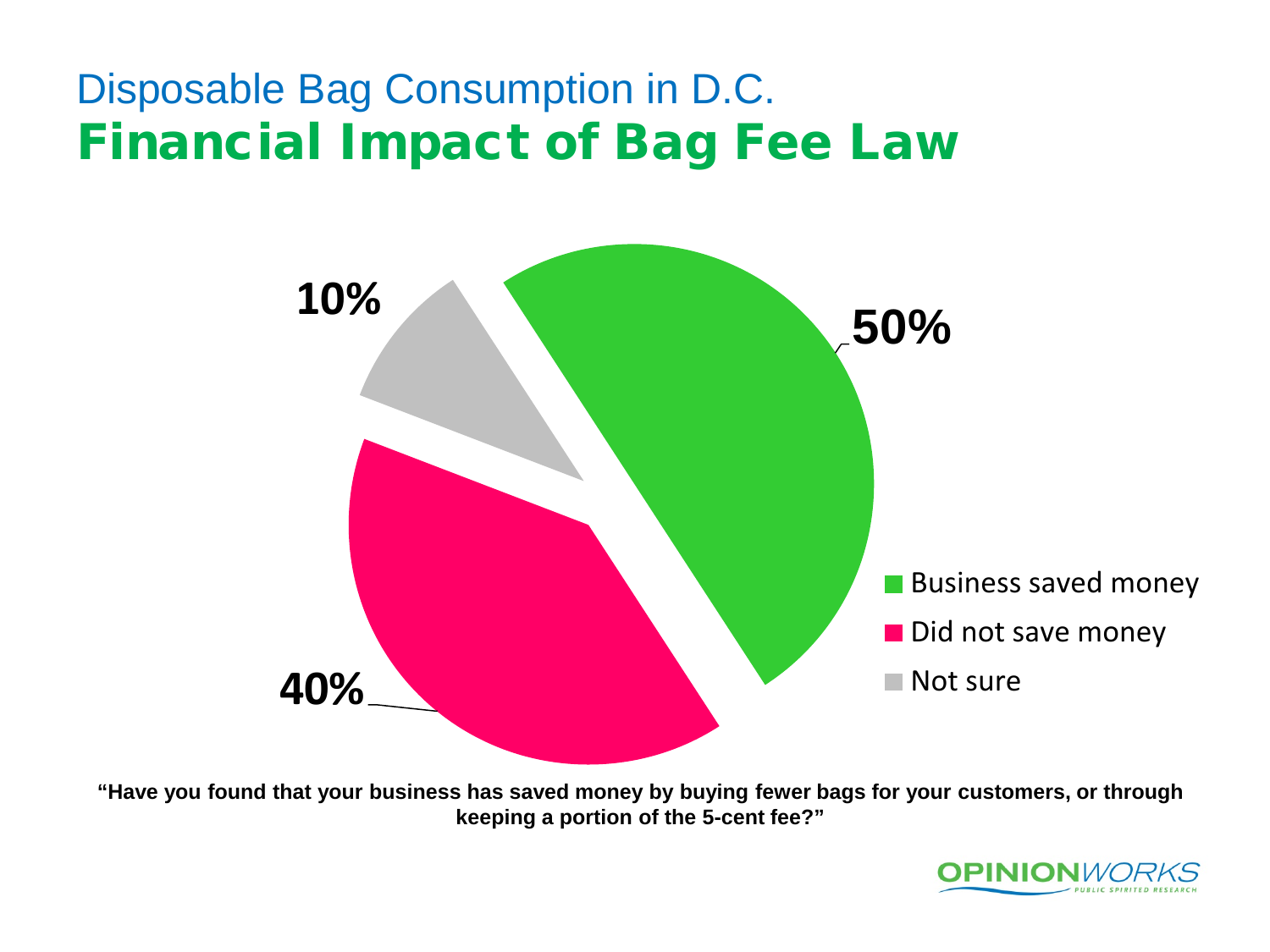### Disposable Bag Consumption in D.C. Resident Impression of Law's Purpose

| <b>Main Purpose of the Law</b>                   |     |
|--------------------------------------------------|-----|
| To encourage people to use fewer disposable bags | 51% |
| To raise general revenue for the D.C. Government | 23% |
| To raise money for a specific purpose            | 15% |
| Or something else                                | 8%  |
| All of those purposes (Not read)                 | 2%  |
| Not sure                                         | 6%  |

### **Residents primarily see the law as an agent of behavior change, not revenue-raising.**

**"Which of these do you think is the main purpose of the law?" (Read list.)**

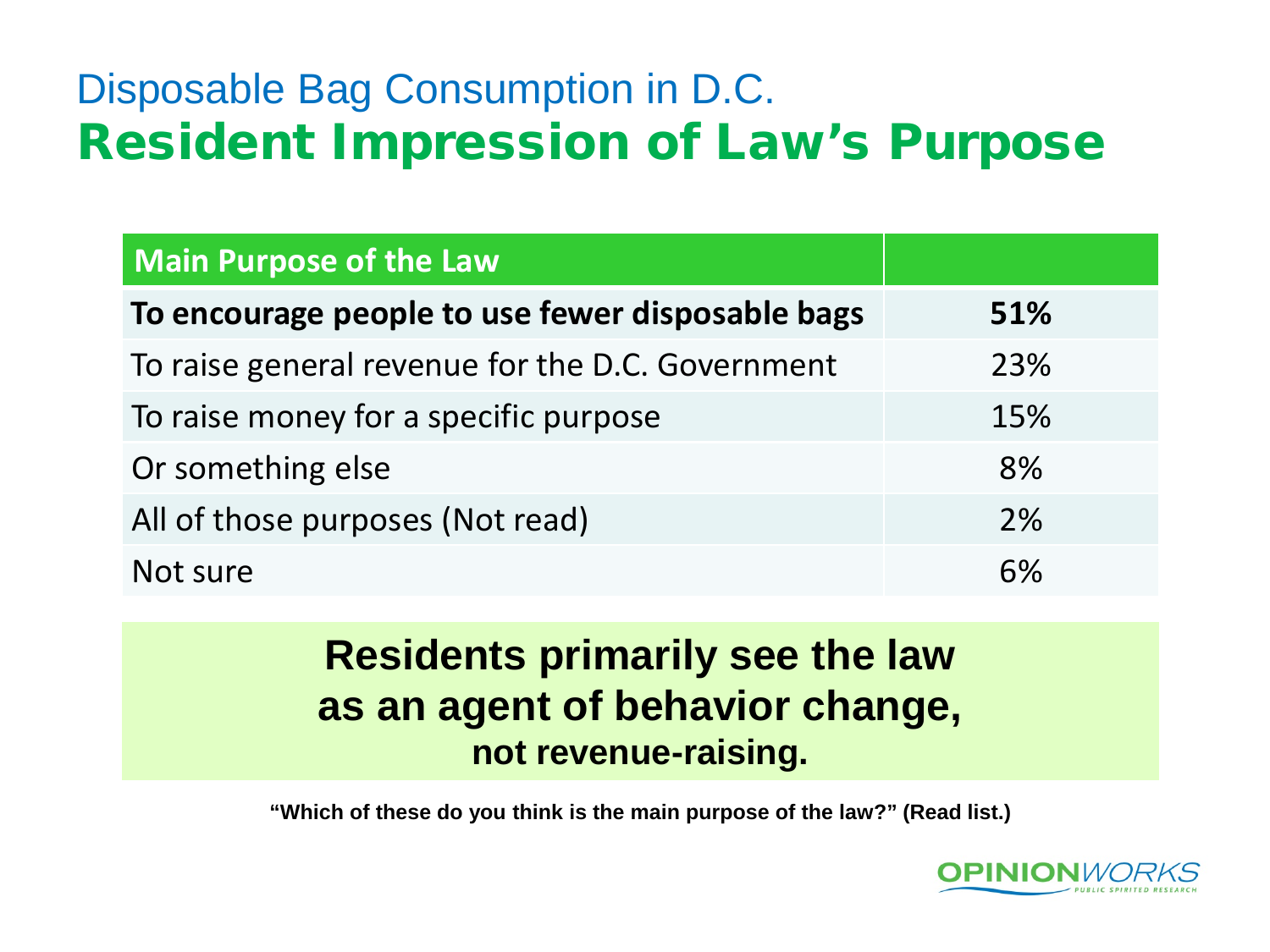### Disposable Bag Consumption in D.C. Low Awareness of Dedication of Funds



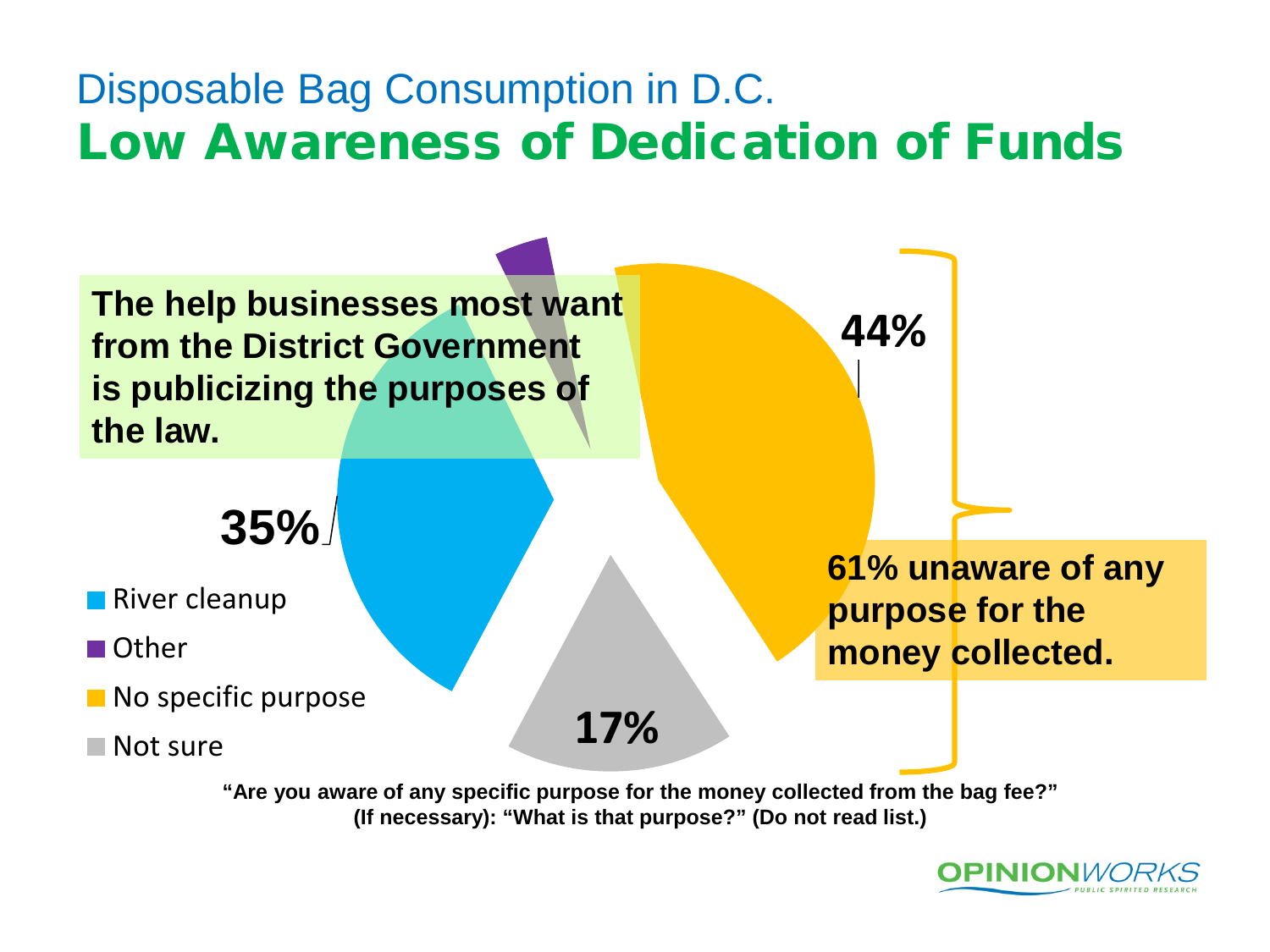### Disposable Bag Consumption in D.C. Survey Summary

- Bag Use:
	- 80% of residents using fewer bags.
	- D.C. household reduced number of bags by 60%.
	- Businesses provide an average of 50% fewer bags.
	- Tourists, suburban residents may account for difference.
	- 79% of residents carrying reusable bags.

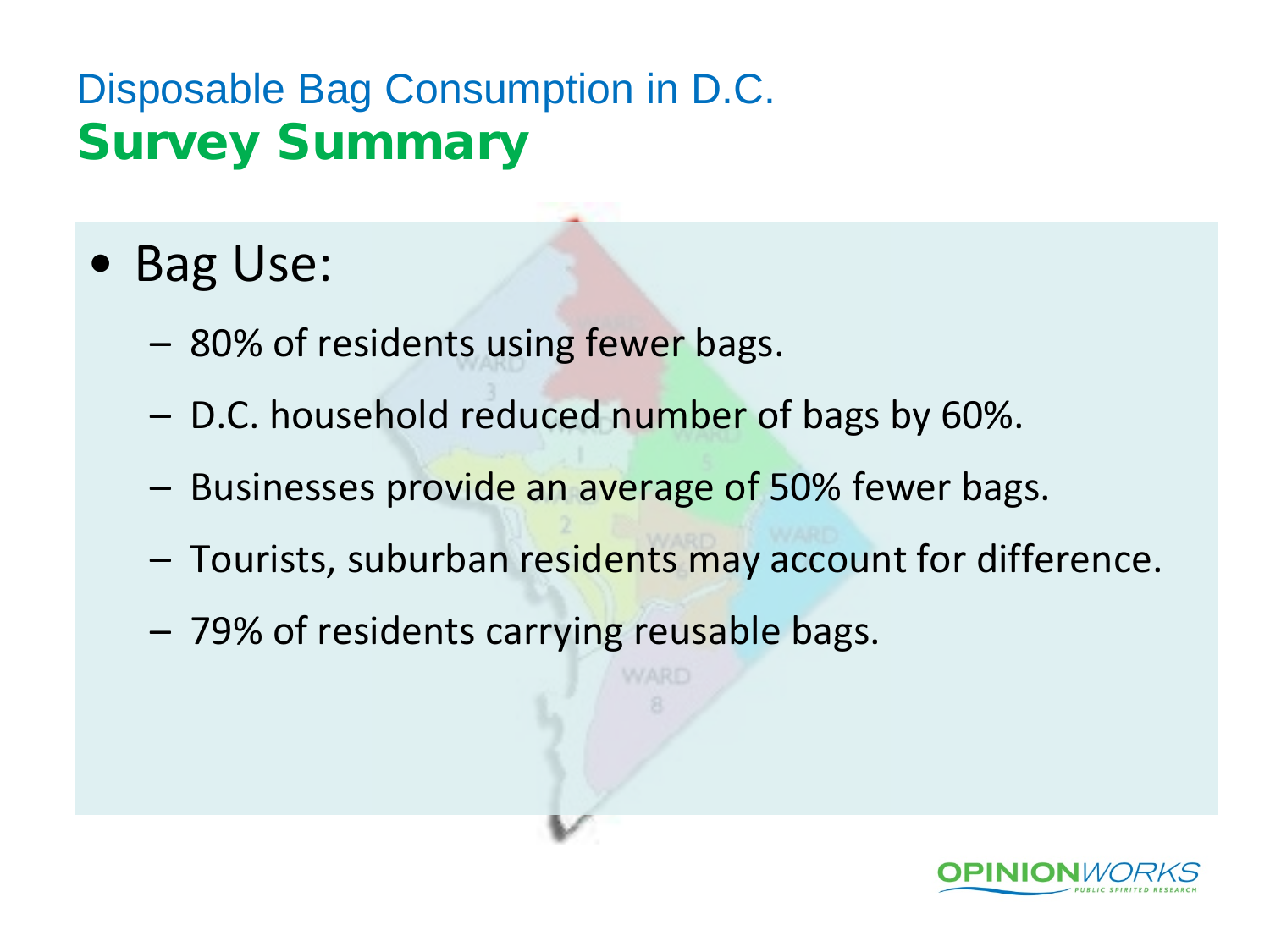### Disposable Bag Consumption in D.C. Survey Summary

### • Impacts:

- 69% of businesses experienced positive or neutral impact.
- 50% of businesses saving money.
- 67% less plastic bag litter, at a time of no reduction in overall litter.

Strong support for the law: Only 16% of residents and 8% of businesspeople express opposition.